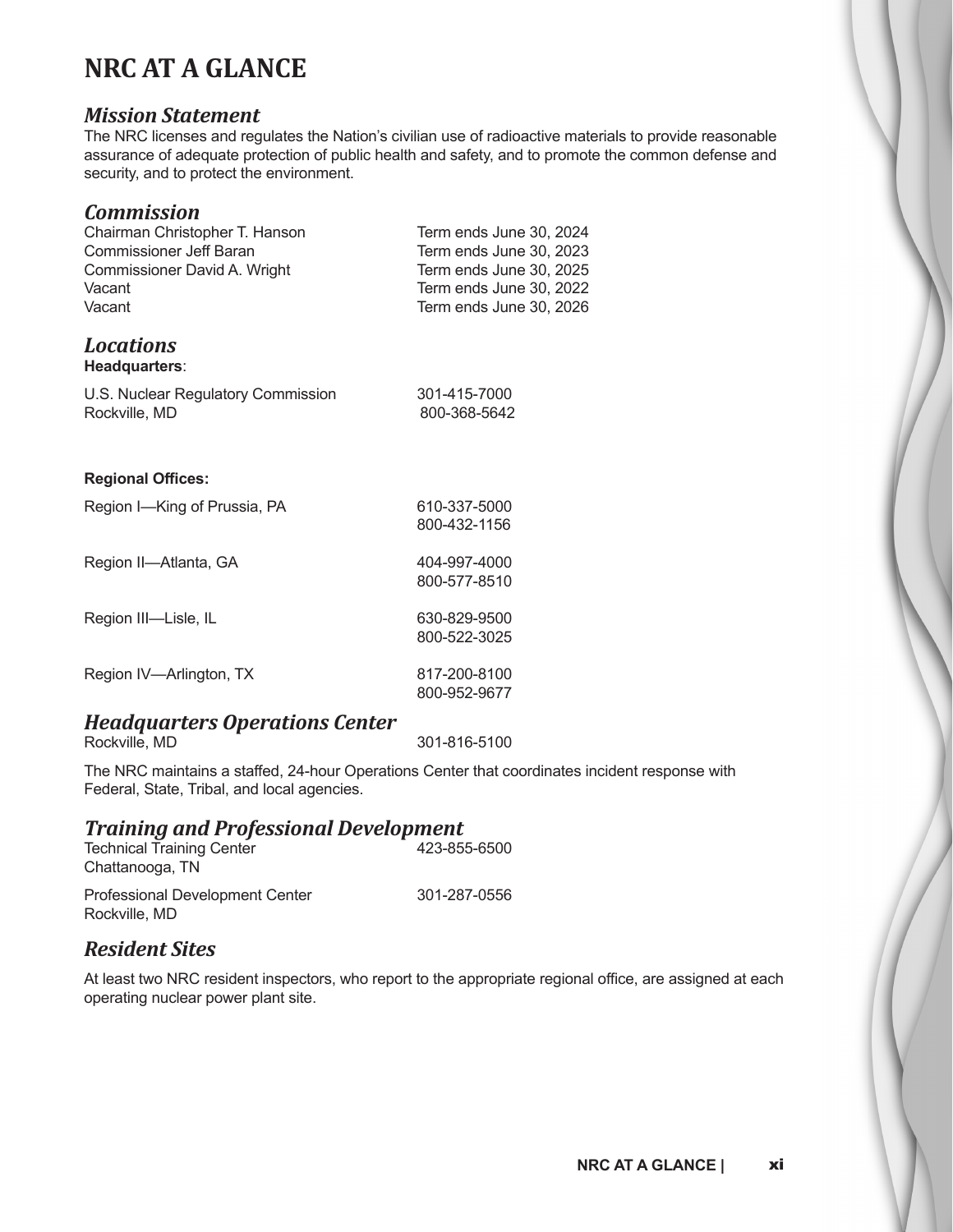### *NRC Fiscal Year 2021 Budget*

- *Total authority: \$879 million (\$844 million enacted budget and \$35 million authorized carryover)*
- *Total authorized staff: 2,868 full-time equivalents*
- *Estimated fees to be recovered: \$721.4 million*
- *Separate appropriation for the Office of the Inspector General: \$13.5 million*
- *Total research budget: \$77 million*
	- *Reactor Program: \$55 million*
	- *New/Advanced Reactor Licensing: \$18 million*
	- *Materials and Waste: \$4 million*

#### *What Does the NRC Do?*

- *Regulation and guidance—rulemaking*
- *Policymaking*
- *Licensing, decommissioning, and certification*
- *Research*
- *Oversight and enforcement*
- *Incident response*
- *Emergency preparedness and response*

### *Nuclear Governing Legislation*

The NRC was established by the Energy Reorganization Act of 1974. The most significant laws that govern the regulatory process of the agency are in Appendix W of this Information Digest. The NRC's regulations are found in Title 10, "Energy," of the Code of Federal Regulations (10 CFR). The text of many laws may be found in NUREG-0980, "Nuclear Regulatory Legislation."

## **NRC BY THE NUMBERS**

#### *U.S. Electricity Generated by Commercial Nuclear Power*

NRC-licensed nuclear reactors generate about 19 percent of U.S. gross electricity, or about 807 billion kilowatt-hours.

#### *Nuclear Reactors*

- *93 commercial nuclear power reactors operating in 28 States at 55 sites*
- *62 pressurized-water reactors and 31 boiling-water reactors*
- *Four reactor fuel vendors*
- *21 parent operating companies*
- *About 80 different designs*
- *About 5,530 total inspection and assessment hours at each operating reactor in 2020*
- *Licensees expected to shut down or not seek license renewal include the following:*
	- *Palisades (Entergy) will close by May 31, 2022*
	- *Diablo Canyon Units 1 and 2 (Pacific Gas and Electric) plan to close by November 2024 and August 2025, respectively*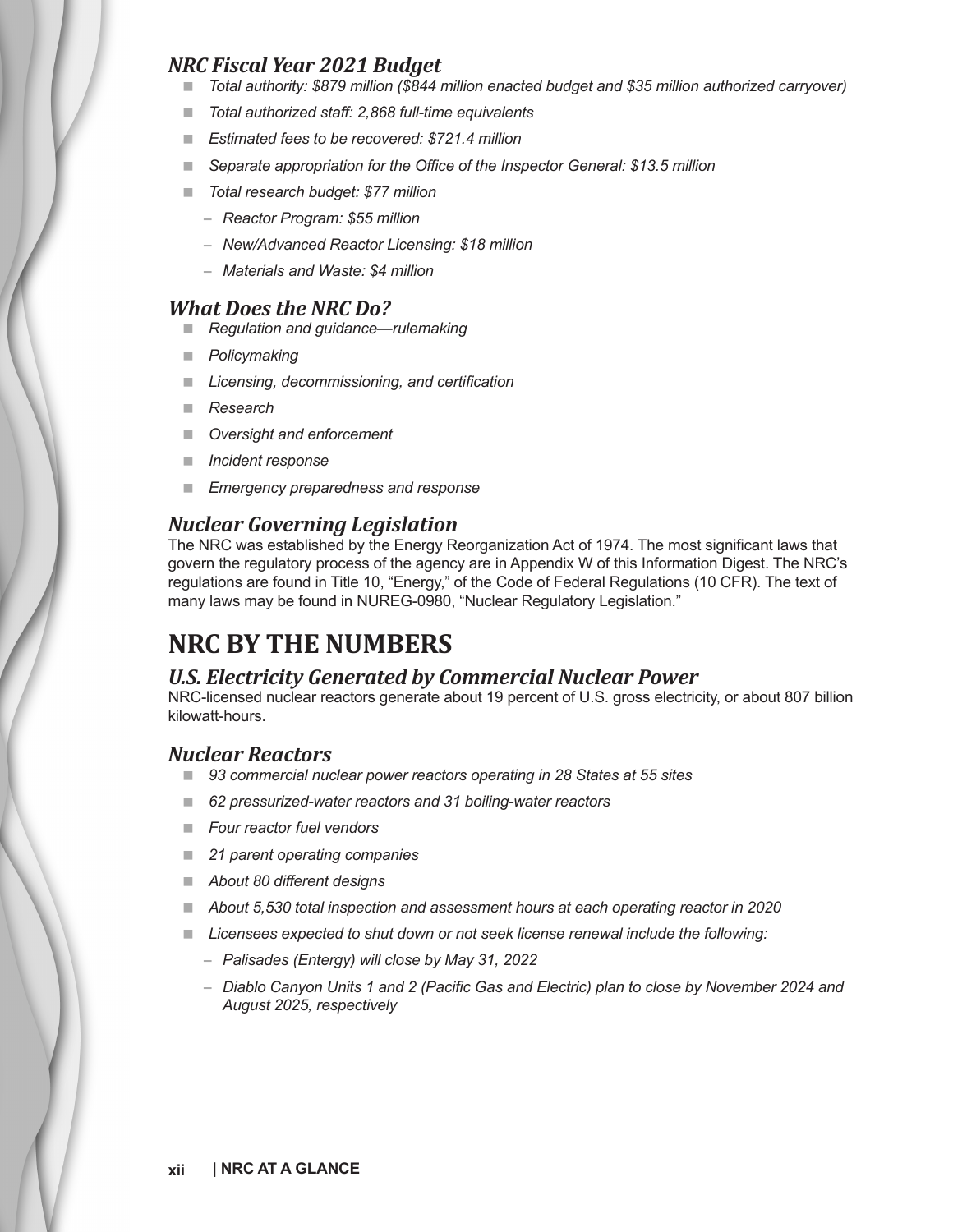### *Reactor License Renewal*

Commercial power reactor operating licenses are valid for 40 years and may be renewed for additional 20-year terms.

- *94 reactors have been issued initial renewed licenses, including 9 reactors now permanently shut down.*
- *Eight reactors operate under their original licenses.*

#### *Subsequent License Renewal*

This type of licensing would allow plants to operate from 60 to 80 years.

- *Six reactors at three sites have been issued subsequent renewed licenses.*
- *Seven reactors at three sites have subsequent license renewal applications under review.*
- Two licensees with a total of five reactors have submitted letters of intent to request subsequent *license renewals.*

#### *Early Site Permits for New Reactors*

- *Six early site permits have been issued:*
	- *System Energy Resources, Inc., for the Grand Gulf site in Mississippi*
	- *Exelon Generation Co., LLC, for the Clinton site in Illinois*
	- *Dominion Nuclear North Anna, LLC, for the North Anna site in Virginia*
	- *Southern Nuclear Operating Co., for the Vogtle site in Georgia*
	- *PSEG Power, LLC, and PSEG Nuclear, LLC, for a site in New Jersey*
	- *Tennessee Valley Authority for two or more small modular reactor modules at the Clinch River Nuclear Site in Tennessee*

#### *Combined License — Construction and Operating License for New Reactors*

- Since June 2007, the NRC has received and docketed 18 combined license (COL) applications for 28 new, large light-water reactors. The NRC has received and docketed a COL application *for the Oklo advanced reactor.*
- The NRC suspended or canceled 10 COL application reviews at the request of the applicants for *Bell Bend, PA; Bellefonte, AL; Callaway, MO; Calvert Cliffs, MD; Comanche Peak, TX; Grand Gulf, MS; Nine Mile Point, NY; River Bend, LA; Shearon Harris, NC; and Victoria County Station, TX.*
- The NRC has issued COLs for 14 reactors at Fermi, MI; Levy County, FL; North Anna, VA; *South Texas Project, TX; Turkey Point, FL; V.C. Summer, SC; Vogtle, GA; and W.S. Lee, SC.*
- *At the licensee's request, six COLs have been terminated at three sites: Levy County Units 1 and 2 (terminated on April 26, 2018); South Texas Project Units 3 and 4 (terminated on July 12, 2018); and V.C. Summer Units 2 and 3 (terminated on March 6, 2019).*

#### *Reactor Design Certification*

- *Six reactor design certifications (DCs) have been issued:*
	- *General Electric-Hitachi Nuclear Energy's ABWR (Advanced Boiling-Water Reactor)*
	- *Westinghouse Electric Company's System 80+*
	- *Westinghouse Electric Company's AP600*
	- *Westinghouse Electric Company's AP1000*
	- *General Electric-Hitachi Nuclear Energy's ESBWR (Economic Simplified Boiling-Water Reactor)*
	- *Korean Electric Power Corporation APR1400 (Advanced Power Reactor)*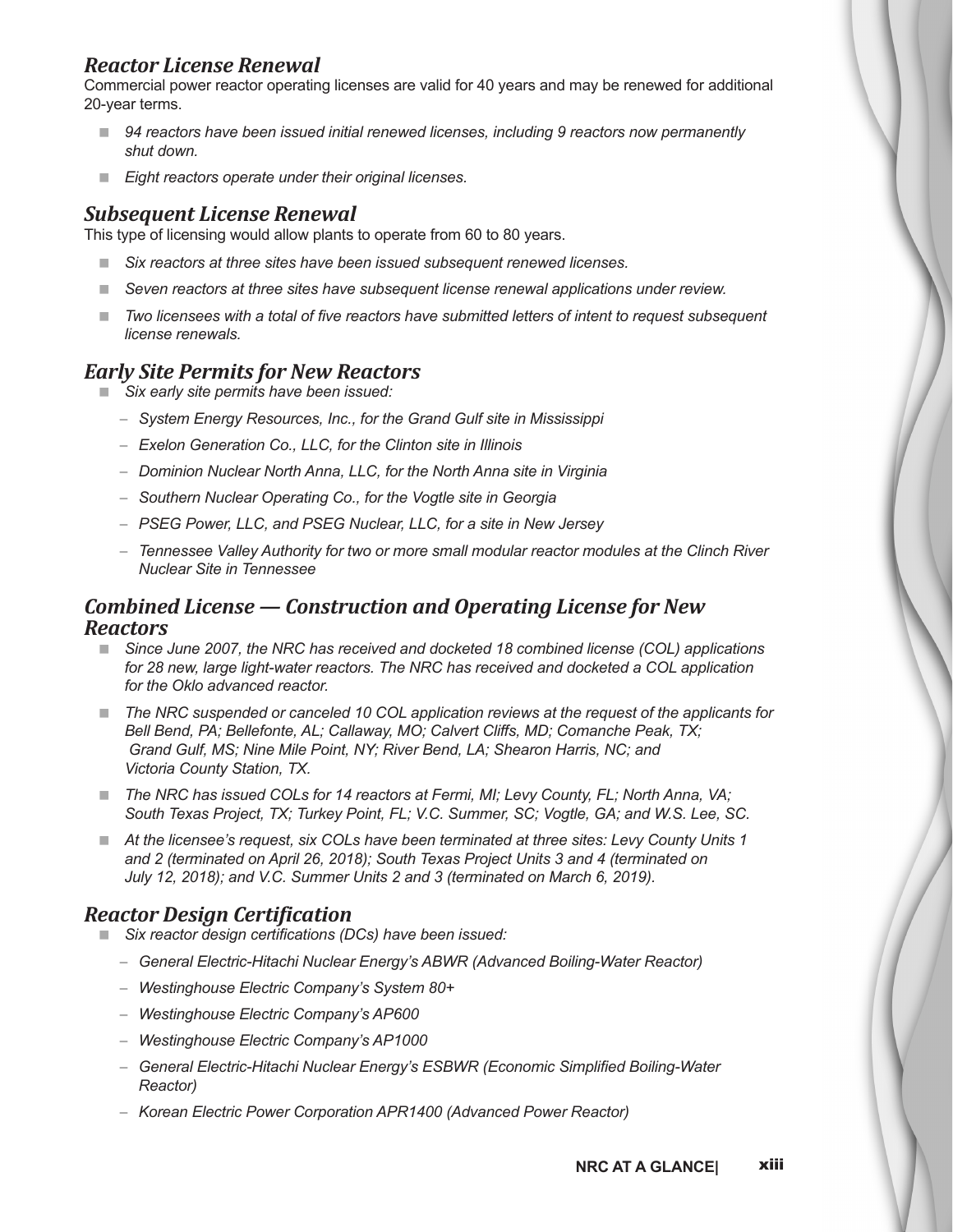- **Deap Brand** *DC application review was completed by NRC staff for the NuScale small modular reactor* **<b>n** *design and issued a final safety evaluation report. The NRC staff published the proposed NuScale small modular reactor design certification rule for public comment on July 1, 2021.*
- **The NRC completed review of one DC renewal application for the ABWR design. The final rule** *for the ABWR design is effective September 29. 2021.*
- Two DC applications for the U.S. EPR (Evolutionary Pressurized-Water Reactor) and US-APWR *(Advanced Pressurized-Water Reactor) are suspended at the request of the applicants.*

#### *Nonpower Production and Utilization Facilities*

- *Research and Test Reactors*
	- *31 licensed research and test (nonpower) reactors operate in 21 States.*
- *Medical Radioisotope Facilities*
	- *Two construction permits have been issued to SHINE Medical Technologies, LLC, in Janesville, WI, and Northwest Medical Isotopes, LLC, in Columbia, MO.*
	- *One operating license application is under review (SHINE).*

## **NUCLEAR MATERIALS**

#### *Materials Licensing*

- The NRC and the Agreement States have more than 18,000 licensees for medical, academic, *industrial, and general users of nuclear materials.*
	- *The NRC regulates nearly 2,200 licenses.*
	- *The 39 Agreement States regulate more than 16,000 licenses.*
- *Connecticut and Indiana have submitted letters of intent to become Agreement States, a process that takes about 5 years to complete, including legislative action within the States.*
- *The agency issues approximately 1,600 new licenses, renewals, or amendments for existing materials licenses annually. The NRC conducts approximately 600 to 800 safety, and security inspections of materials licensees each year.*

#### *Nuclear Fuel Cycle*

- *Three uranium recovery sites are licensed by the NRC.*
- *The NRC licenses nine active fuel cycle facilities:*
	- *One uranium hexafluoride conversion facility ("ready-idle" status)*
	- *Five uranium fuel fabrication facilities*
	- *Two gas centrifuge uranium enrichment facilities (one operating and one under construction)*
	- *One depleted uranium deconversion facility (construction decision pending)*
- The NRC issues about 45 fuel cycle facility licensing actions per year, including amendments; *renewals; new licenses; and safety, environmental, and safeguards reviews.*

#### *National Source Tracking System*

The National Source Tracking System, also known as NSTS, tracks more than 76,000 sources held by about 1,100 NRC and Agreement State licensees. Of those sources, about 52 percent are Category 1 sources and 48 percent are Category 2. The majority are cobalt-60, the most widely used isotope in large sources.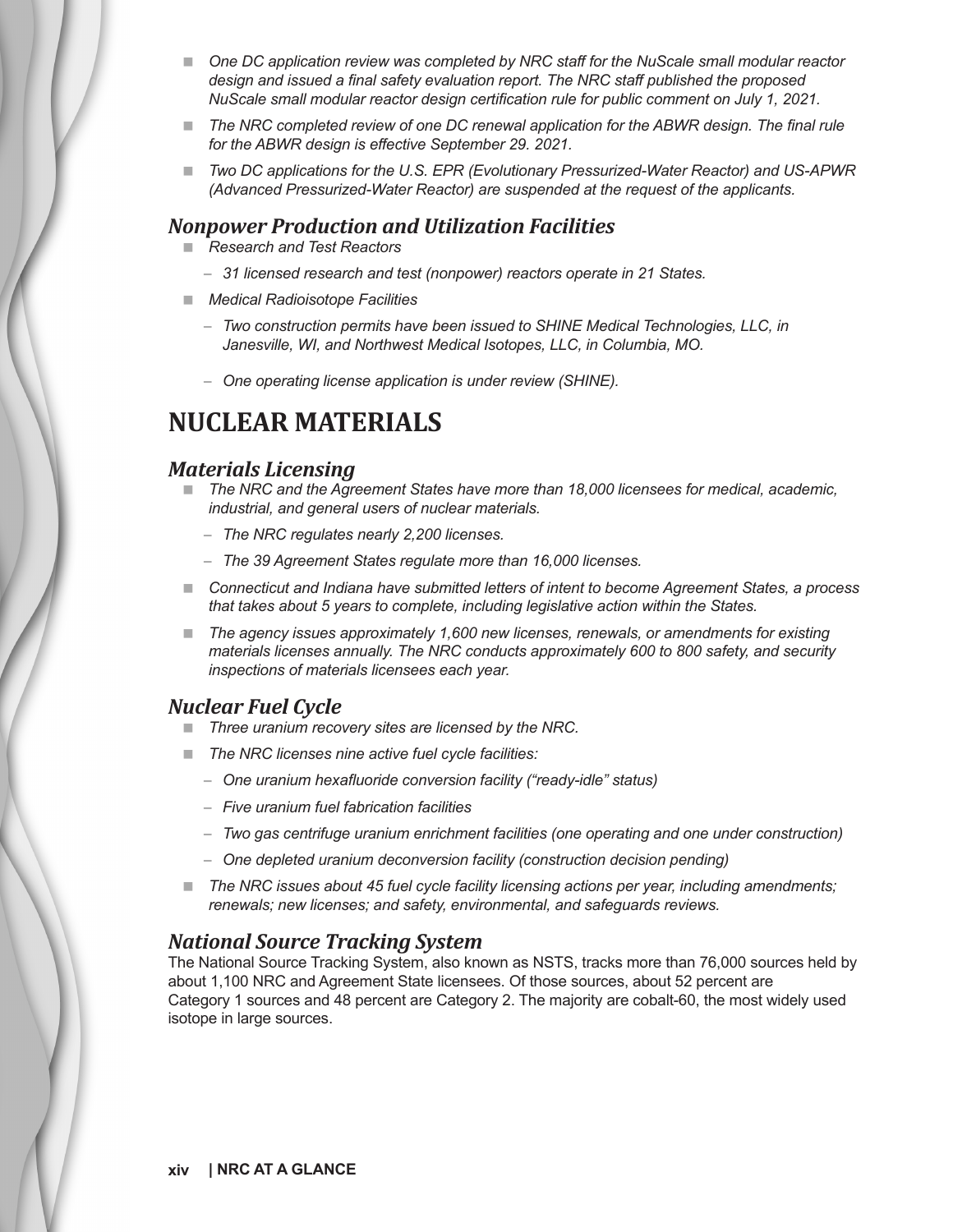### *Domestic Safeguards*

The NRC and the U.S. Department of Energy (DOE) use the Nuclear Materials Management and Safeguards System (NMMSS) to track transfers and inventories of source and special nuclear material. Licensees must report their inventories, transfers, purchases, and sales (including import and export) of these materials to the NMMSS. More than 300 licensees report to the NMMSS database, verifying their inventories at least annually by reconciling their transactions against the previous year's inventory. The database supports U.S. participation in the Treaty on the Non-Proliferation of Nuclear Weapons.

## **RADIOACTIVE WASTE**

### *Low-Level Radioactive Waste*

- *10 regional compacts*
- *Four State-licensed disposal facilities*

## **HIGH-LEVEL RADIOACTIVE WASTE MANAGEMENT**

### *Spent Nuclear Fuel Storage*

- *The NRC has issued 81 licenses for independent spent fuel storage installations in 35 States:*
	- *16 site-specific licenses (two of these facilities are licensed but were never built or operated) this includes the Interim Storage Partners CISF license that was issued September 13, 2021*
	- *65 general licenses*
- *An applications are under review for consolidated interim storage facilities for spent fuel in Lea County, NM.*

#### *Transportation—Principal Licensing and Inspection Activities*

- *Approximately 1,000 safety inspections of fuel, reactor, and materials licensees are conducted annually.*
- *Annually, 50–70 new, renewed, or amended container-design applications for the transport of nuclear materials are reviewed.*
- *Approximately 150 license applications for the import and export of nuclear materials from the United States are reviewed annually.*
- **More than 3 million packages of radioactive materials are shipped each year in the United States** *by road, rail, air, or water. This represents less than 1 percent of the Nation's yearly hazardous material shipments.*

#### *Decommissioning*

- *Approximately 100 materials licenses are terminated each year. The NRC's materials decommissioning program focuses on the termination of licenses that are not routine and that require complex activities.*
- *25 nuclear power reactors are in various stages of decommissioning (DECON or SAFSTOR).*
- Three research and test reactors are permanently shut down and in various stages of *decommissioning.*
- *11 complex materials sites are in various stages of decommissioning.*
- *Two fuel cycle facilities are in partial decommissioning, and one is undergoing decommissioning.*
- *Five NRC-licensed uranium recovery facilities are in various stages of decommissioning.*